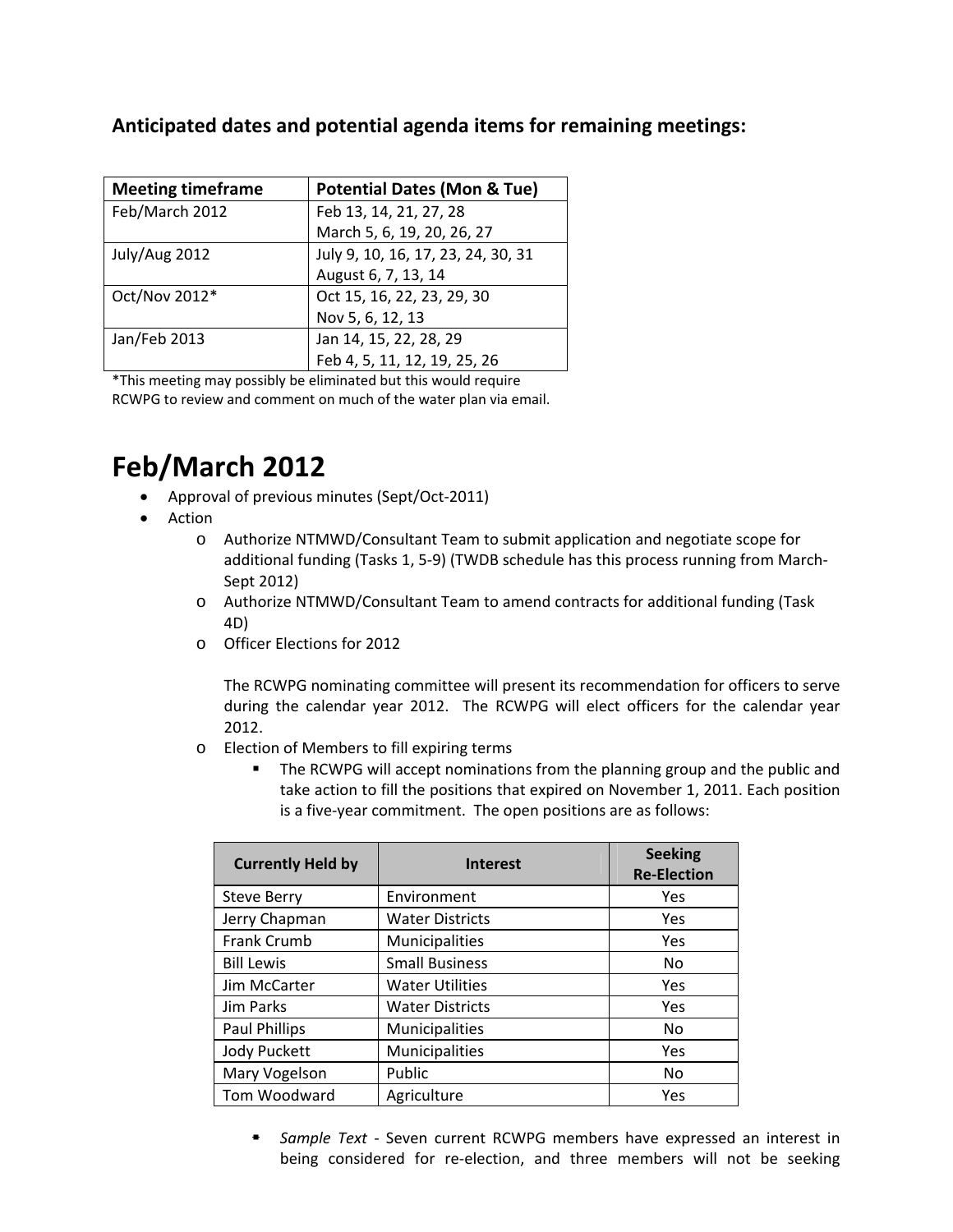reelection. \*Members not seeking reelection have expressed their desire that the RCWPG consider electing their designated alternates. \_\_\_\_has recommended his alternate, \_\_\_; \_\_\_\_has recommended electing his alternate, **\_\_\_\_\_.** \_\_\_\_has expressed his desire to be considered for the "public" position. Resumes are attached for these individuals.

- o Approval of New Water User Group or WWPs (if any?) (may be Discussion item)
- o Water Management Strategies –consider approval of the criteria for evaluating WMSs **This is a requirement per the Planning Guidelines.**
- Discussion
	- o Schedule
	- o TWDB Non‐Municipal Demand Projections released by Dec 2011; proposed changes
	- o TWDB Population & Municipal Demand Projections released in Feb 2012; proposed changes (if known)
	- o Survey of Water Suppliers
	- o Proposed TWDB Planning Rule Revisions
	- o Update of Existing Supplies (Task/Chapter 3)
	- o Update on Invasive Species
	- o Public Participation Updates
	- o Next Steps
- *Other Discussion (same at each meeting)*
	- o *Updates from Chair*
		- *Study Commission on Region C Water Supply*
		- *Water Conservation Advisory Council*
	- o *Report from Regional Liaisons*
	- o *Report on Trinity & San Jacinto Rivers and Galveston Bay Stakeholders Committee*
	- o *Report on Sabine & Neches Rivers and Bay Area Stakeholders Committee*
	- o *TWDB*
	- o *Texas Department of Agriculture*
	- o *Texas Parks & Wildlife Dept*
	- o *Confirm Next Meeting Date/location*
	- o *Public Comment*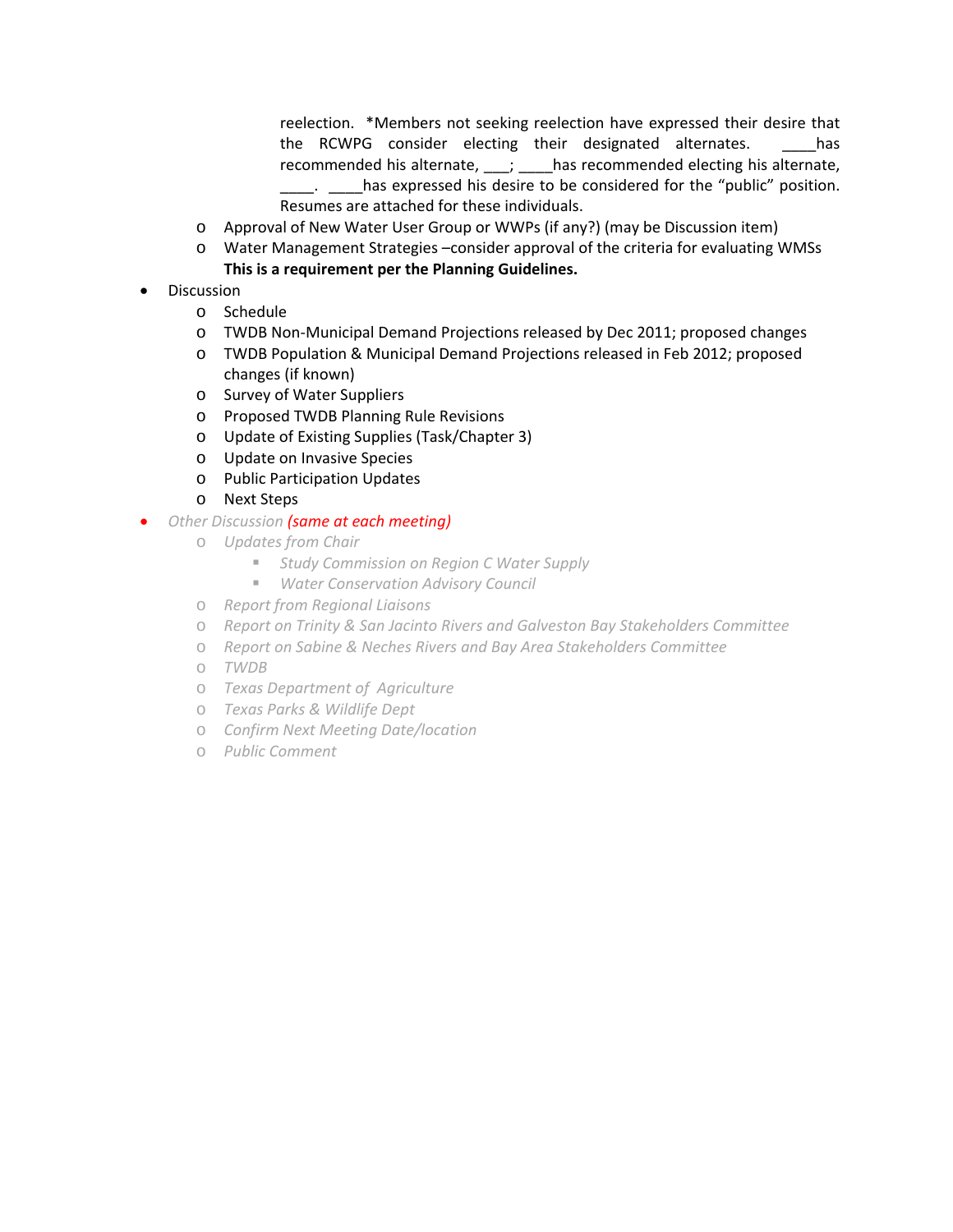## **July/Aug 2012**

- Approval of previous minutes (Feb/March 2012)
- Action
	- o Adopt Population Projections
	- o Authorize NTMWD/Consultant Team to amend contracts to include additional funding (Task 1, 5‐9) (TWDB schedule has this process running from Oct‐Dec 2012)
	- o Approval of Summer 2012 Newsletter
	- o
- Discussion
	- o Present results of analysis for Existing Water Supplies (Draft Chapter 3) –
	- o
- *Other Discussion (same at each meeting)*
	- o *Updates from Chair*
		- *Study Commission on Region C Water Supply*
		- *Water Conservation Advisory Council*
	- o *Report from Regional Liaisons*
	- o *Report on Trinity & San Jacinto Rivers and Galveston Bay Stakeholders Committee*
	- o *Report on Sabine & Neches Rivers and Bay Area Stakeholders Committee*
	- o *TWDB*
	- o *Texas Department of Agriculture*
	- o *Texas Parks & Wildlife Dept*
	- o *Confirm Next Meeting Date/location*
	- o *Public Comment*

## **Oct/Nov 2012 (If necessary)**

- Approval of previous minutes (July/Aug 2012)
- Action
	- o Nominating Committee for Slate of Officers for 2013 The RCWPG may appoint a nominating committee to develop a slate of officers for 2013.
	- o
- Discussion
	- o Identification of Potentially Feasible Water Management Strategies (Task 4B)
	- o Tech Memo (Draft?)
- *Other Discussion (same at each meeting)*
	- o *Updates from Chair*
		- *Study Commission on Region C Water Supply*
		- *Water Conservation Advisory Council*
	- o *Report from Regional Liaisons*
	- o *Report on Trinity & San Jacinto Rivers and Galveston Bay Stakeholders Committee*
	- o *Report on Sabine & Neches Rivers and Bay Area Stakeholders Committee*
	- o *TWDB*
	- o *Texas Department of Agriculture*
	- o *Texas Parks & Wildlife Dept*
	- o *Confirm Next Meeting Date/location*
	- o *Public Comment*